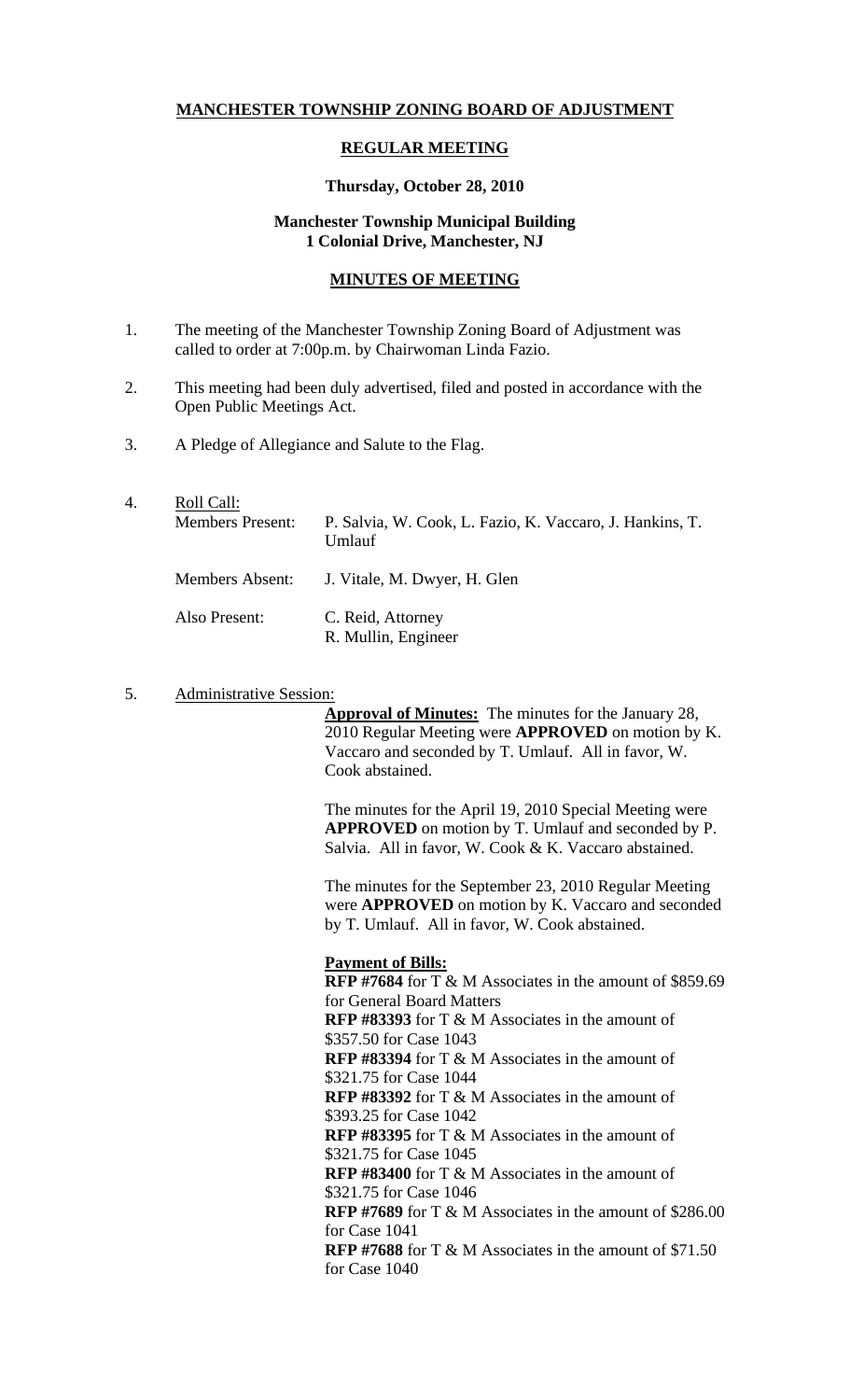**RFP #7687** for T & M Associates in the amount of \$183.75 for Case 1037 **RFP #7685** for T & M Associates in the amount of \$36.75 for Case 0612 **RFP #7686** for T & M Associates in the amount of \$73.50 for Case 0925-0892 **RFP #83391** for T & M Associates in the amount of \$1108.25 for Case 1047 **RFP #74466** for Cafarelli & Reid in the amount of \$600.00 for Case 1039

**RFP #74465** for Cafarelli & Reid in the amount of \$570.00 for Case 1041

Bills were **APPROVED** on motion by W. Cook and seconded by K. Vaccaro.

**ROLL CALL VOTE:** W. Cook, yes; K. Vaccaro, yes; P. Salvia, yes; T. Umlauf, yes; J. Hankins, yes; L. Fazio, yes.

**Correspondence:** The Secretary stated she received a letter from Mrs. Babinski Fairweather asking that Case 0612 be carried to the November 15, 2010 meeting.

The Secretary stated she received a letter from Mr. Alfieri asking that Cases  $1042 \& 1043$  be carried to the November 15, 2010 meeting. All letters did include a waiver of time.

**Professional Reports:** Mr. Reid has nothing at this time. Mr. Mullin has nothing at this time.

**Case 0612 A T & T Mobility Block 99.161 Lot 6** Paramus, NJ 07652 WTR-40 Zone

15 East Midland Avenue Grant & Scranton Avenue

This application is for a Use Variance to erect a 170-foot tall monopole cell tower in a zone where the use is not permitted. The applicant is also requesting preliminary & final site plan approval for the proposed structure & appurtenant equipment.

This application was **CARRIED to the November 15, 2010 meeting** on motion by W. Cook and seconded by T. Umlauf. All in favor. A waiver of time was given.

| <b>Case 1042</b> | <b>Shady Pines Construction</b> | Block 1.277 Lots 9-11 |
|------------------|---------------------------------|-----------------------|
|                  | PO Box 408                      | Lawrence Avenue       |
|                  | Old Bridge, NJ                  | $R-10$ Zone           |

This application is for the construction of a single family dwelling on a lot having a lot area of 7,500 square feet where 10,000 square feet is required; a lot width of 75 feet where 100 feet is required; and an improvable lot area of 4,225 square feet where 5,800 square feet is required.

This application was **CARRIED to the November 15, 2010 meeting** on motion by W. Cook and seconded by T. Umlauf. All in favor. A waiver of time was given.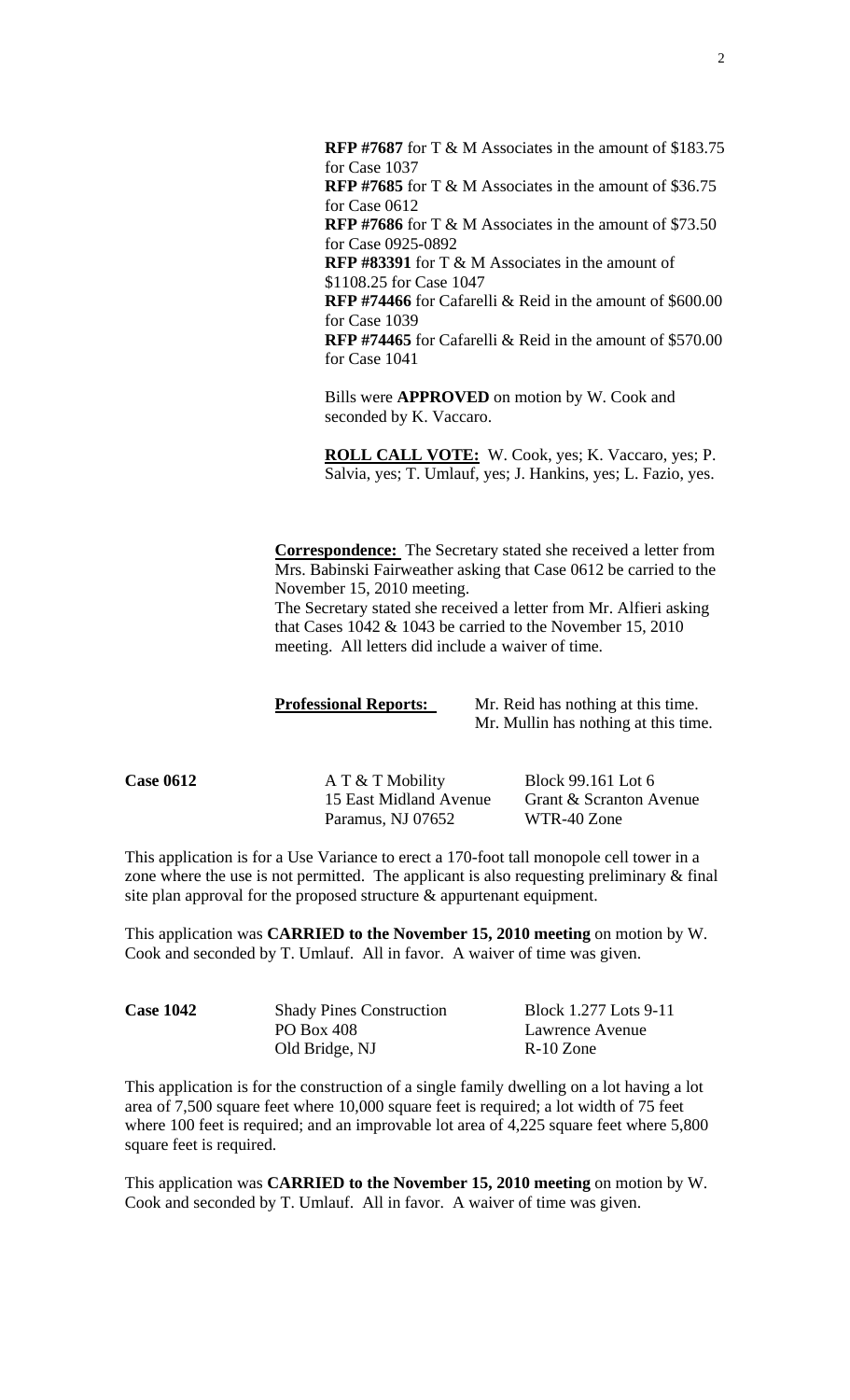Case 1043 Shady Pines Construction Block 1.294 Lot 5 PO Box 408 Southampton Blvd. Old Bridge, NJ R-10 Zone

This application is for the construction of a single family dwelling on a lot having a lot area of 7,500 square feet where 10,000 square feet is required; a lot width of 75 feet where 100 feet is required; and an improvable lot area of 4,225 square feet where 5,800 square feet is required

This application was **CARRIED to the November 15, 2010 meeting** on motion by W. Cook and seconded by T. Umlauf. All in favor. A waiver of time was given.

Memorialization of a resolution of a variance approval to allow a second floor addition (dormer) to remain on an existing dwelling having a front yard setback from Lawrence Avenue of 16.49 feet where 30 feet is required. Block 1.281 Lot 5, 1412 Larchmont Street. Applicant: Danielle Brandt. Approved at the September 23, 2010 meeting. Case 1039

This resolution was **APPROVED** on motion by W. Cook and seconded by K. Vaccaro.

**ROLL CALL VOTE**: W. Cook, yes; K. Vaccaro, yes; P. Salvia, yes; J. Hankins, yes; T. Umlauf, yes.

A copy of the approved resolution is attached.

Memorialization of a resolution of a variance approval for the construction of a single family dwelling on a lot having a lot area of 7,500 square feet where 10,000 square feet is required; a lot width of 75 feet where 100 feet is required; an improvable lot area of 2,600 square feet where 5,800 square feet is required; and a first floor elevation 66 inches above the average centerline of the road where it shall not be less than 24 inches nor more than 48 inches. Block 1.304 Lot 6-8, Monmouth Avenue & Bismarck Street. Applicant: Jeffrey Jerman. Approved at the September 23, 2010 meeting. Case 1041

This resolution was **APPROVED** on motion by W. Cook and seconded by T. Umlauf.

**ROLL CALL VOTE**: W. Cook, yes; T. Umlauf, yes; P. Salvia, yes; K. Vaccaro, yes.

A copy of the approved resolution is attached.

Memorialization of a resolution of a variance denial for a Use Variance to operate a solid waste management business where the use is not permitted in this zone. The applicant also requested preliminary and final site plan approval to modify the property to accommodate the proposed use. The Board, however, did not address the site plan portion of the application because the use variance was denied. Applicant: Rosoca Holdings, LLC. Denied at the April 19, 2010 meeting. Case 0913

Mr. Reid stated that this resolution will be ready for adoption at the November 15, 2010 meeting.

| <b>Case 1047</b> | <b>Quick Chek Corporation</b> | <b>Block 30 Lot 636</b> |
|------------------|-------------------------------|-------------------------|
|                  | 3 Old Highway Rt 28           | 3001 Ridgeway Road      |
|                  | PO Box 600                    | HD-3 Zone               |
|                  | Whitehouse Station, NJ 08889  |                         |

This application is for a variance to allow an additional 75 square foot freestanding I.D. sign along Ridgeway Road frontage. Ms. Mary Elizabeth Werner, attorney for the applicant was present. She stated they are here this evening asking for a second sign on the site which causes the need for the variance. Mr. Jeffrey Martell, Engineer for Bohler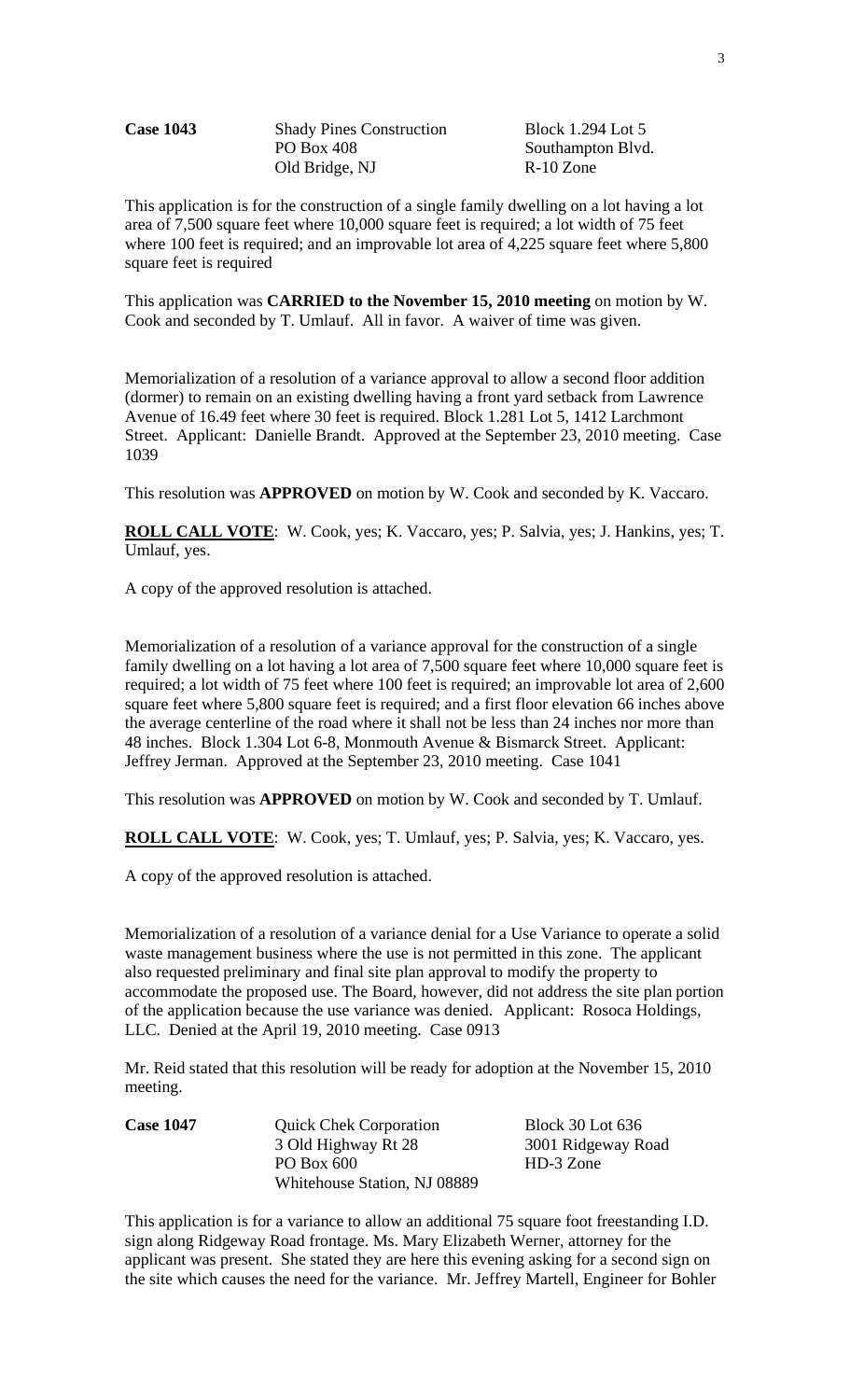Engineering was sworn in by Mr. Reid. He gave his credentials and was accepted by the Board. He had the signage site plan dated 10/28/10 marked into evidence as **A-1**. The application is to permit an additional free standing sign on the Ridgeway Road frontage. Quick Chek has a convenience store and fuel sales operation has an existing identification sign on Route 70. The original application was before the Planning Board. They are a permitted use as far as the convenience store, the gas sales is a conditional use. One of the criteria as part of the conditional use is that one ground sign on the parcel. The second sign which they are proposing violates that conditional use criteria. They are proposing an identical sign that is on Route 70. The need for the sign comes from the fact that the parcel is unique because it has frontage on two streets, but it is not a traditional corner lot. The PNC Bank is located on the corner. After building the site, the need for the second sign was evident as the gas sales and identification sign only benefited the travelers on Route 70. The Route 70 sign is not visible from Ridgeway Road. A second variance is being requested for the setback of the proposed sign from the property line. There is a requirement to have the sign setback 25 feet. They are proposing it to be 15 feet from the right of way line because during the original application they granted a 10 foot right of way dedication for county road improvements. If they didn't do that, they would have the 25 foot setback that is required. The further they set the sign back on the property the less visible it is from Ridgeway Road because of the large wooded area on the northern side of the property that was maintained during the original application. They are trying to maximize visibility for people traveling on Ridgeway Road. He discussed the items in Mr. Mullin's letter dated 10/4/10. They are proposing a pylon sign and Mr. Mullin suggests a monument style sign. Mr. Cook asked for Mr. Martell's opinion as to a monument style sign as opposed to a pylon sign concerning visibility from the road traveling east on Route 571. The primary difference is the height of the sign, the typical pylon sign is 18 feet a monument sign would be about 10 feet high. A pylon sign is more visible and seen from a further distance, which is good in a highway setting. In this case, he doesn't think it is required because travelers would be slowing down because of the traffic light at the corner. Quick Chek is not opposed to a monument sign. Mr. Mullin brought up the heavily treed lot to the north of the property and with an 18 foot high sign it may be obscured by the trees where with a ground mounted sign that you could see beneath the canopy. From an aesthetics perspective, a lot of municipalities are going more toward monument style signs as opposed to the traditional pylon sign. Mr. Cook stated winter time would be good because you would be able to see through the trees, but during the spring and summer you wouldn't be able to see it. Mr. Cook asked for a professional opinion, which sign would provide clearer advance notice for travelers. Mr. Martell feels both signs given the roadway, the speed limit, given the nature of the road both signs would provide the proper advance notice for the purpose of turning into the driveway. That is his professional opinion. They did agree to all items in Mr. Mullin's letter. Mr. Mullin stated that if the Board did approve the monument sign, it would have to be located so as not to impact the site triangle. Mr. Martell did agree to that. They would like to propose a 3-1/2 foot brick base so the brick will match the building and columns of the canopy and the supporting structure. The sign would be the same size. They would put a couple shrubs around the base of the foundation with a small planting bed. The Board discussed the pros and cons of a pylon sign versus a monument sign. Mr. Martell had a generic monument style sign marked into evidence as **A-2.** 

Mrs. Fazio opened this portion of the meeting to the public. There being no public participation at this time, this portion of the meeting was closed.

This application was **APPROVED with conditions** on motion by W. Cook and seconded by K. Vaccaro.

Conditions of approval are a letter of no interest from the county be provided and that a monument style sign as opposed to a pylon sign with a maximum of a 4' high foundation with matching brick. Also, submit a revised plan and detail of the proposed monument style sign to Mr. Mullin for his approval.

**ROLL CALL VOTE**: W. Cook, yes; K. Vaccaro, yes; P. Salvia, yes; T. Umlauf, yes; J. Hankins, yes; L. Fazio, yes.